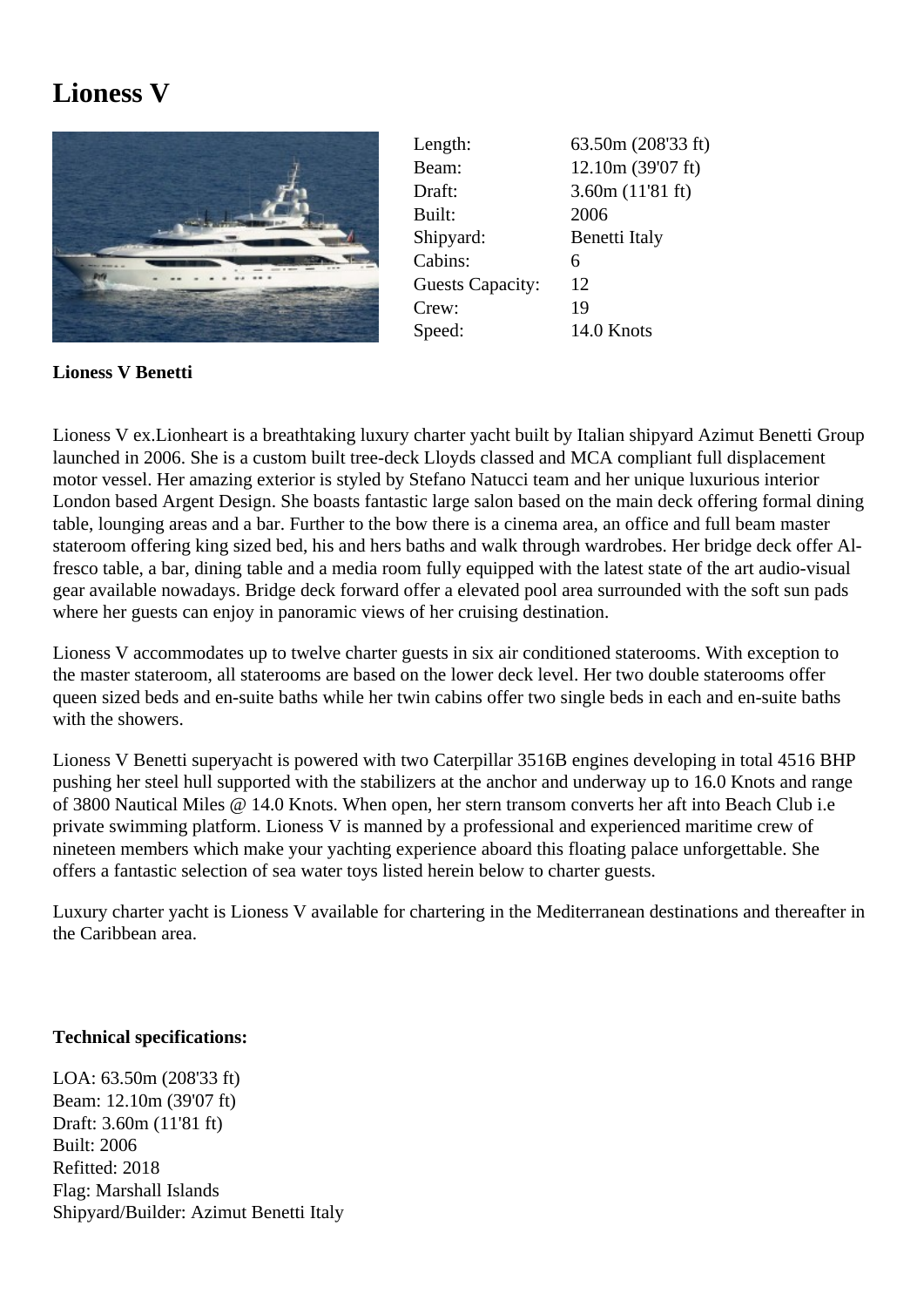Naval Architect: In House Benetti Exterior design: Stefano Natucci Interior design: Argent Design Type: Displacement Motor Yacht GT: 1389 T Classification Society: Lloyds MCA Compliant: Yes Hull Material: Steel Superstructure: Aluminum Deck: Teak Engines: 2 x Caterpillar 3516B - 2258 BHP Each Generators:  $2 \times$  Cat  $215$  kW +  $2 \times 160$  kW + Emergency Gen Set Fuel consumption: 500 Liters/Hr Fuel capacity: 130.000 liters Fresh-water capacity: 20.000 liters + Water-makers Air condition: Entire Yacht with Individual Cabins Controls Bow thruster: Yes Stabilization: Yes @ anchor and underway Top speed: 16.0 Knots Cruise Speed: 14.0 Knots Range: 3800 (@ 14.0 Kn of cruise speed) NM Guests: 12 Cabins:  $6(4 \times \text{double} + 2 \times \text{twin})$ Crew: 19 (sleep in separate crew quarters) WiFi Pool/Jacuzzi Beach Club

## **Tenders and sea toys:**

1 x Jet tender Novurania 750 DL 2 x Sea-Doo GTX Jet Ski 1 x Yamaha Stand Up Jet Ski 2 x Sea-bobs Cayago F5 1 x Fly board 2 x Inflatable Stand-Up-Paddle boards Banana Doughnut Water skis Mono skis Wake boards Fishing gear Snorkeling gear Jelly fish protection net Various towable toys GYM Gear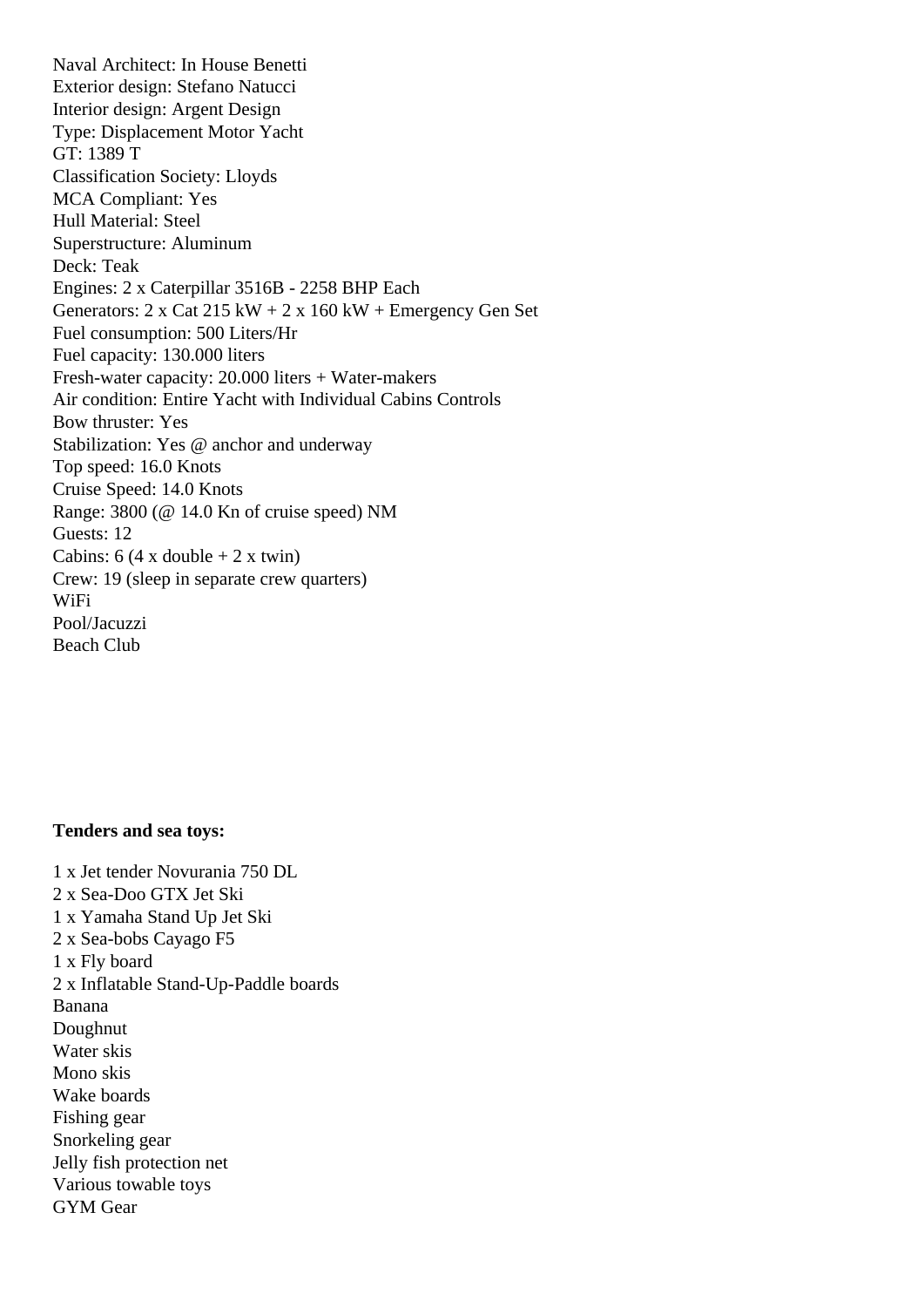Images